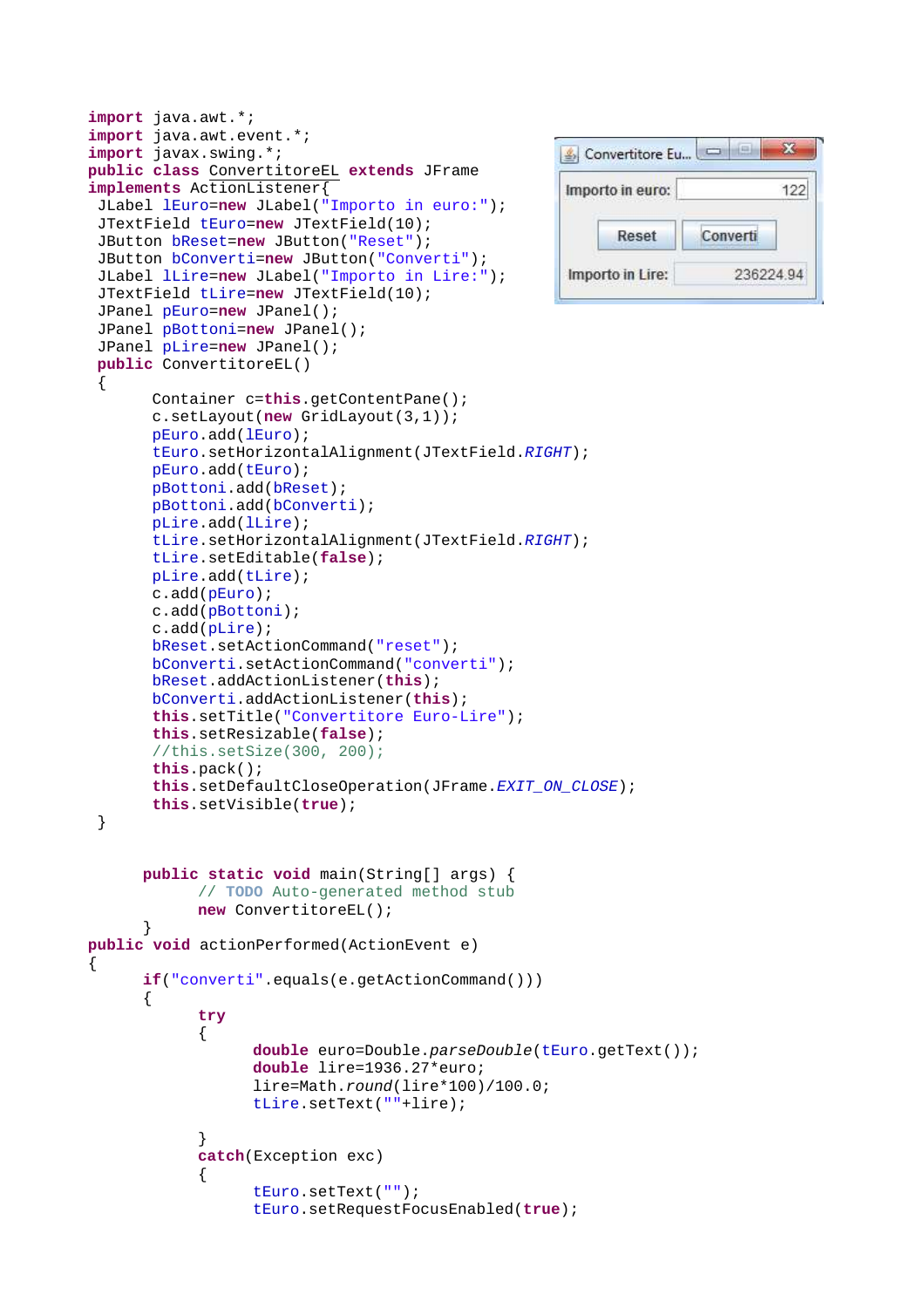```
 } 
      } 
     if("reset".equals(e.getActionCommand())) 
      { 
           tEuro.setText(""); 
           tLire.setText(""); 
           tEuro.setRequestFocusEnabled(true); 
      } 
} 
} 
import java.awt.event.*; 
import javax.swing.*; 
public class CalcolatriceX extends JFrame{ 
     private JTextField tNumero1, tNumero2, tRisultato; 
     private JButton bSomma, bDifferenza,bProdotto,bRapporto,bModulo,bReset; 
     private double num1, num2, ris; 
    public CalcolatriceX() 
    { 
      Container cp=this.getContentPane(); 
       cp.setLayout(new GridLayout(6, 2, 20, 6)); 
      cp.add(new JLabel("Numero 1: ")); // at (1, 1) tNumero1 = new JTextField(10); 
         tNumero1.setHorizontalAlignment(JTextField.RIGHT); 
        cp.add(tNumero1); \frac{1}{2} \frac{1}{2} cp.add(new JLabel("Numero 2: ")); // at (2, 1)
         tNumero2 = new JTextField(10); 
         tNumero2.setHorizontalAlignment(JTextField.RIGHT); 
        cp.add(tNumero2); \sqrt{2} // at (2, 2)cp.add(new JLabel("Risultato: ")); // at (3, 1) tRisultato = new JTextField(10); 
         tRisultato.setHorizontalAlignment(JTextField.RIGHT); 
         tRisultato.setEditable(false); 
         tRisultato.setBackground(Color.yellow); 
         cp.add(tRisultato); //at 3,2
         bSomma = new JButton("+"); 
        cp.add(bSomma); \frac{1}{4}, 1)
         bDifferenza = new JButton("-"); 
        cp.add(bDifferentza); // at (4, 2) bProdotto = new JButton("*"); 
        cp.add(bProducto); // at (5, 1) bRapporto = new JButton("/"); 
        cp.add(bRapporto); // at (5, 2) bModulo = new JButton("%"); 
        cp.add(bModule); // at (6, 1) bReset = new JButton("Reset"); 
        cp.add(bResearch); // at (6, 2)
```